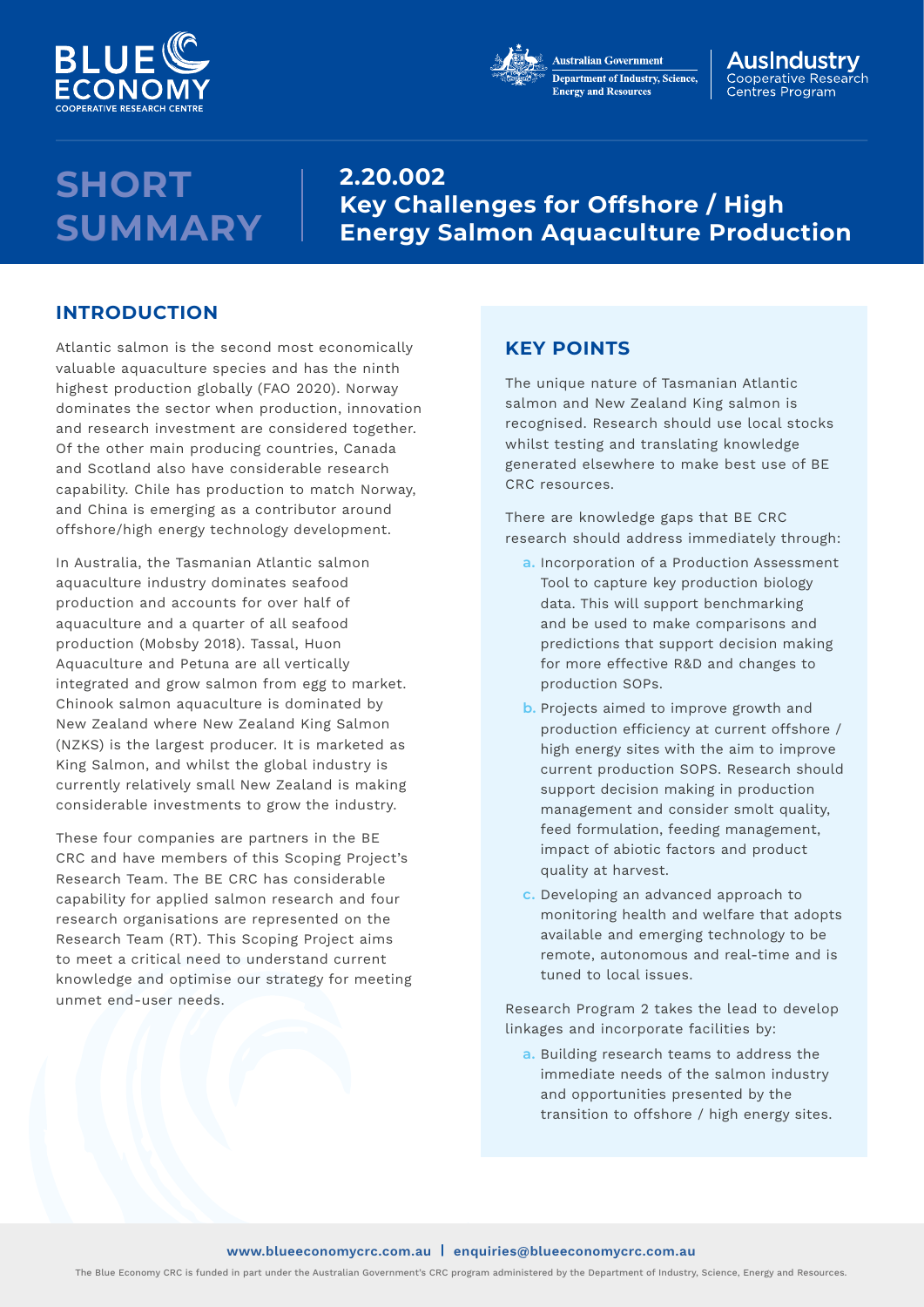



#### AusIndustrv Cooperative Research Centres Program

# **SHORT SUMMARY**

## **2.20.002 Key Challenges for Offshore / High Energy Salmon Aquaculture Production**

- **b.** Ensuring BE CRC salmon research projects collaborate with ongoing or future large research projects in Australia and New Zealand to access families from selective breeding programs.
- **c.** Identifying opportunities to access facilities that have the potential to generate new knowledge and conduct research that improves production at current offshore / high energy sites and informs the use of future sites.

The BE CRC includes salmon as part of the strategy for long-term development of integrated aquaculture systems for deployment at offshore / high energy sites. Temperate integrated systems would include salmon production at the core, recycle salmon waste streams and take advantage of renewable energy and oxygen by-products to increase the efficiency.

RP2 maintains ongoing dialogue with salmon stakeholders and that is encapsulated by the BE CRC structures and processes. In particular:

- **a.** The mechanisms to ensure effective cross-linkages between Research Programs are continued.
- **b.** The BE CRC through RP2 leads in the formation and management of a salmon production biology network that includes salmon aquaculture industry, aquaculture service industry, research organisations and organisations involved in education and training.

## **THE CHALLENGE**

The specific challenge is to develop unique BE CRC research projects that address salmon industry production biology needs in a fast-moving space where priorities change, only some research is precompetitive, solutions offer competitive advantage and there are major international initiatives that may or may not provide solutions for our local industry.

Long-term challenges include resolving different stakeholders' priorities to achieve integration of multiple aquaculture species and of aquaculture with renewable energy systems.

## **THE OPPORTUNITY**

The immediate opportunity is for the BE CRC to conduct focused research that provides timely solutions to production biology issues identified from current operations. Setting up a Production Assessment Tool is an opportunity to benchmark progress and inform decision making around research priorities. Combining the significant expertise and resources across BE CRC partners presents a considerable opportunity to make progress.

On a longer timeframe the advanced position of salmon aquaculture can inform the development of offshore aquaculture for other species as well as the integration of multiple species.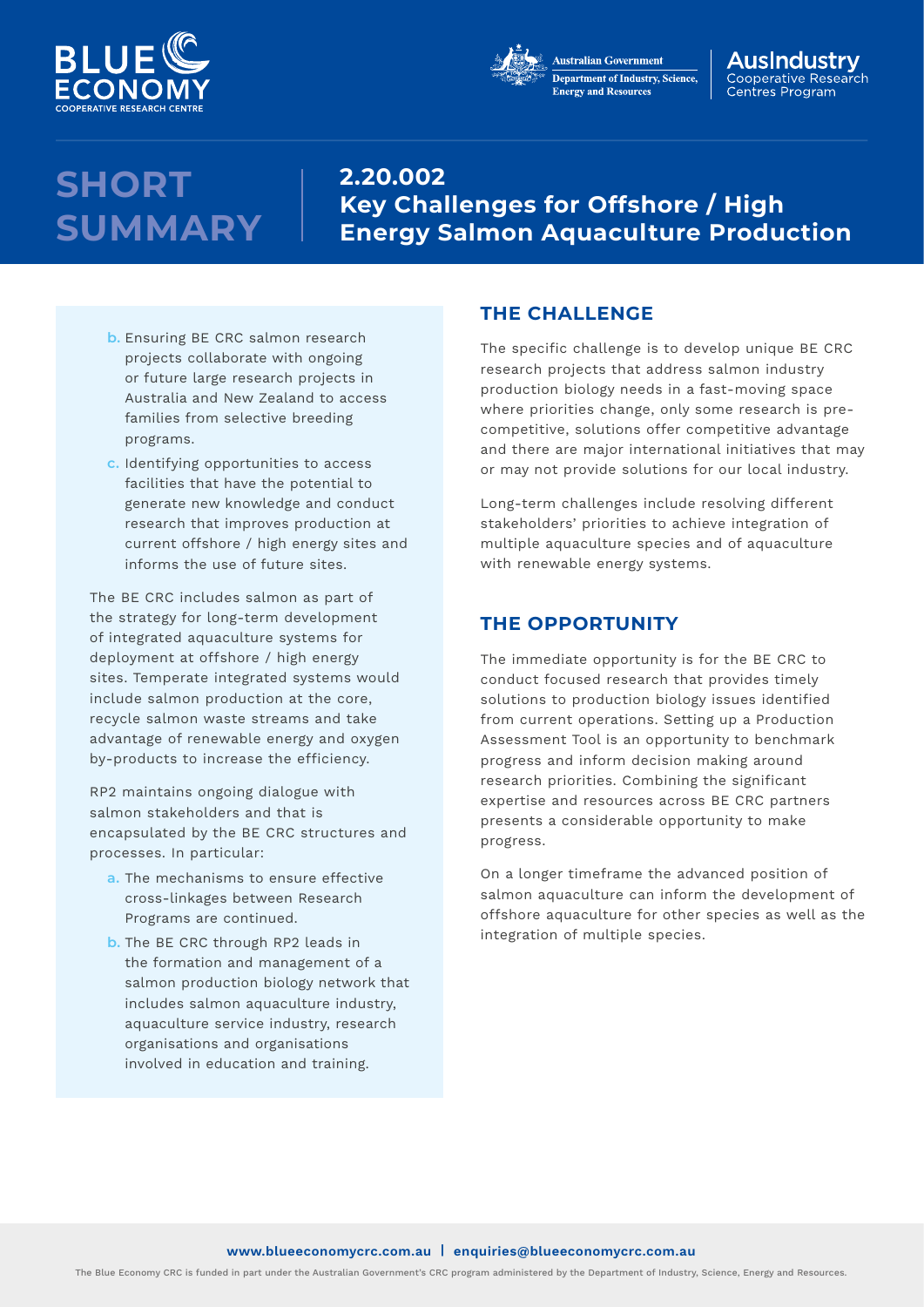



#### AusIndustrv Cooperative Research Centres Program

# **SHORT SUMMARY**

**2.20.002 Key Challenges for Offshore / High Energy Salmon Aquaculture Production**

## **OUR RESEARCH**

The Horizon Model was used to develop the research questions, with different timeframes and levels of challenge.

Five major themes were thoroughly explored through discussion in the expert Project Team and through workshops and 59 research questions were identified. These were distilled into five major projects:

Monitor and Mitigate: Develop technologies and procedures for real-time and remote monitoring of fish health and welfare in offshore / high energy sites and incorporating assessment of external environmental risks.

Producing smolt for offshore: Develop a future smolt strategy to integrate onshore, inshore and offshore sites to ensure cost effective harvest production of optimal quality fish year-round.

Experimental platform: Adopt or develop models to support a Production Assessment Tool, a Species Selection Tool and integration and translation of data across different experimental facilities.

Breeding fish for offshore: Assess GxE of pedigreed fish in offshore / high energy sites to re-evaluate the overall breeding goal.

Maintain and enhance growth performance: incorporate feeds and feeding technology; smolt quality; early maturation; critical abiotic factors (temperature, DO, current velocity); critical biotic factors (feed-days, growth depensation, submergence); feed formulation and nutrient requirements.

### **OUTCOMES**

Clear view about the range and extent of research and development that could be achieved by the BE CRC by identifying 59 research questions, 9 PhD topics and 5 major project themes. Recognition of critical areas to address immediately in order to set the foundations for effective R&D in production biology.

## **NEXT STEPS**

Initiate projects identified as requiring immediate attention to address knowledge gaps as listed above in 1.7.4.